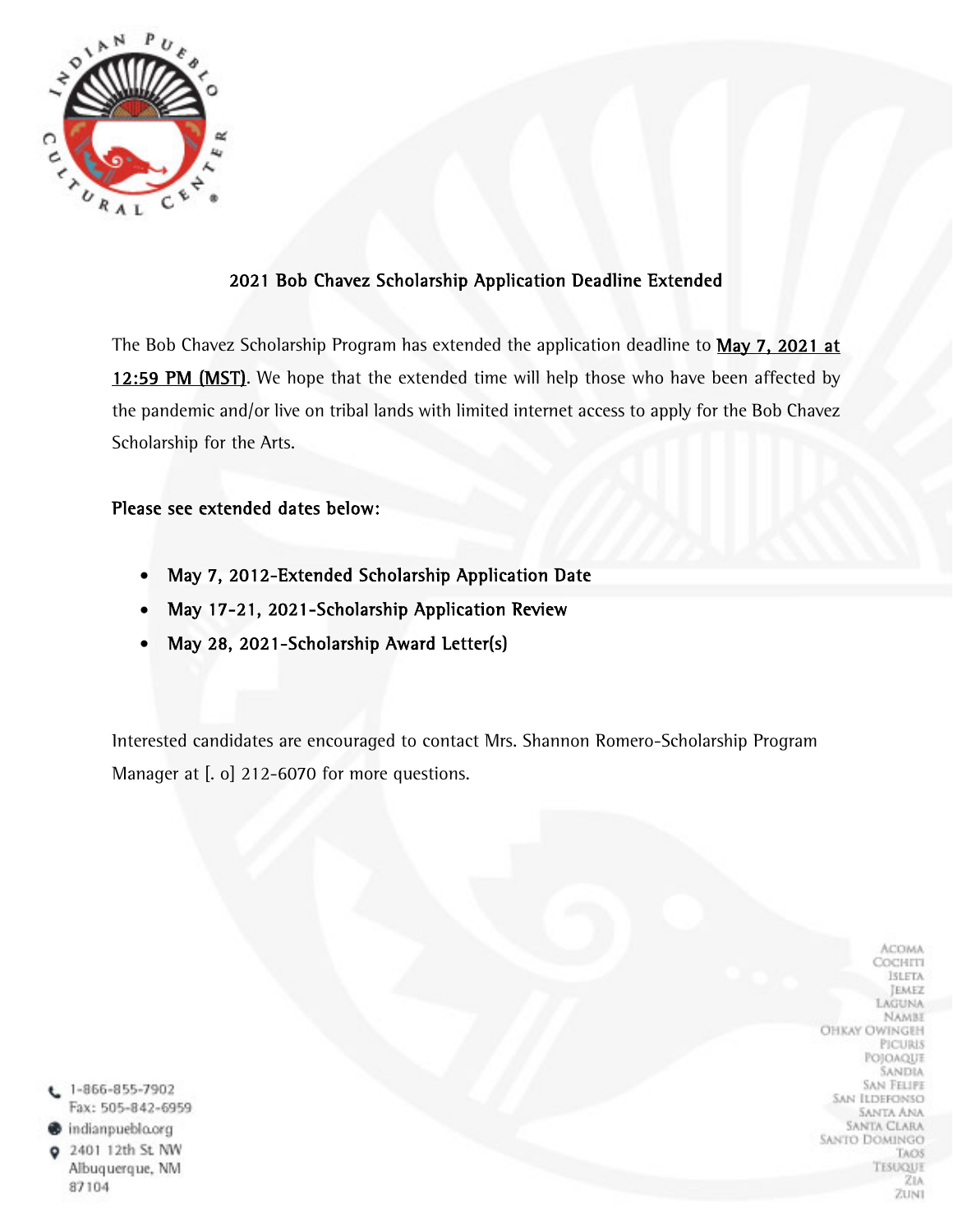

Acoma

**Cochiti** 

**Isleta** 

**Jemez** 

Laguna

**Namhe** 

**Ohkay Owingeh** 

**Picuris** 

Pojoaque

**Sandia** 

**San Felipe** 

San Ildefonso

Santa Ana

**Santa Clara** 

**Santo Domingo** 

**Taos** 

**Tesuque** 

Zia

# The Indian Pueblo Cultural Center's Bob Chavez Scholarship for the Arts

Guidelines and Application for Fall 2021 Award

Part of the Indian Pueblo Cultural Center's mission is to preserve and perpetuate Pueblo culture, and a key element of this is investing in our youth. To better support the Pueblo leaders of tomorrow, we have established the Bob Chavez Scholarship for the Arts.

This scholarship is named in honor of Manuel "Bob" Chavez of Cochiti Pueblo, who dedicated 50 years as a volunteer teaching art at St. Catherine's Indian School. Many students were able to explore Native arts and feel at home in his classroom.

With the generous \$5,000 unrestricted donation received from the Dume Wolverine Foundation, the IPCC is able to continue Mr. Chavez' legacy of encouragement by offering \$2,500 scholarships to two recipients in Fall 2021 who are pursuing visual arts in higher education. (Please see eligibility requirement below)

The Dume Wolverine Foundation has agreed to let the IPCC match the \$5,000 donation to raise a total of \$10,000. We will then award an additional \$2,500 scholarship to each recipient in Spring 2022 . This money will help offset some of the initial costs of higher education (e.g., books, housing, tuition, supplies).

The recipients of these scholarships will be selected based on financial need, an essay addressing their purpose in pursuing arts, grade point averages, and a portfolio featuring their works of art.

The matching funds for this scholarship are gathered through donations. If you are interested in contributing to this scholarship, please call 505-212-7051 or visit our donation page indianpueblo.org/donate.

## **Timeline**

- Date of application open: Wednesday November 25, 2020
- Application due: March 26, 2021 @ 11:59 PM
- Scholarship read: April 12–16, 2021 at IPCC Pueblo Classroom
- Award letters: Friday April 29, 2021
- August 2021: Money dispersed upon receipt of proof of enrollment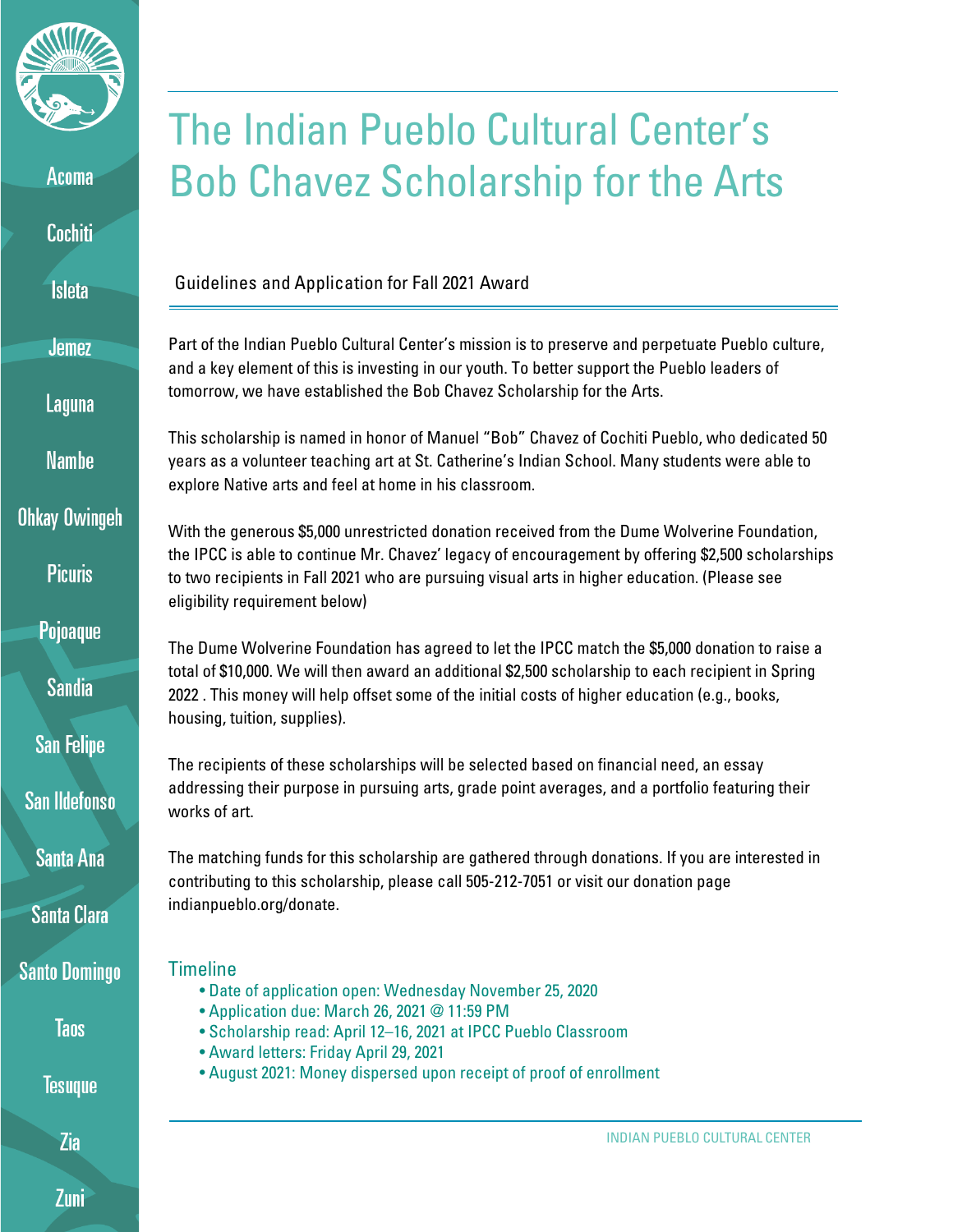### Eligibility Requirements

- Scholarship is open to recent High School Graduates (up to 3 yrs-who have not attended college) and undergraduate students who meet eligibility requirements
- Applicants must be a member of, or affiliated with, a federally recognized Pueblo that represents the 19 Pueblo communities of New Mexico. Pueblo enrollment is not required, but Pueblo affiliation must be verified by a letter of support from a current tribal government official of the Pueblo community.
- Applicants must have a GPA of 2.0 or higher
- Applicants must plan to attend a two (2) year community college or four (4) year college or university full time (12 Credit Hours) in fall 2021 and full time (12 Credits Hours) in spring 2022.
- Applicants must plan to major or minor in visual arts or related field (Studio Arts, Graphic Design, Photography, Architecture and Design, Cinematic Arts and Art History, etc.)

## Application Requirements

- Completed application form
- 500–700 word essay, typed we will not accept handwritten essays
- CIB membership or proof of Pueblo affiliation. See eligibility requirements
- Official high school or college transcript including GPA
- One letter of recommendation
- 3–5 Photos sampling applicant's original visual art on a labeled CD, or uploaded with application
- Completed applications must be received no later than March 26, 2021 @ 11:59 PM

Scholarship funds will be paid to the student during the month of August upon receiving proof of registration (e.g., class schedule from college or university) and a thank-you letter to the donors of this scholarship.

If you have any questions, submit them to: shromero@indianpueblo.org

or call Shannon Romero: 505-212-706

All applications must be received by the Indian Pueblo Cultural Center by March 26, 2021 @ 11:59 PM

See form on next page.